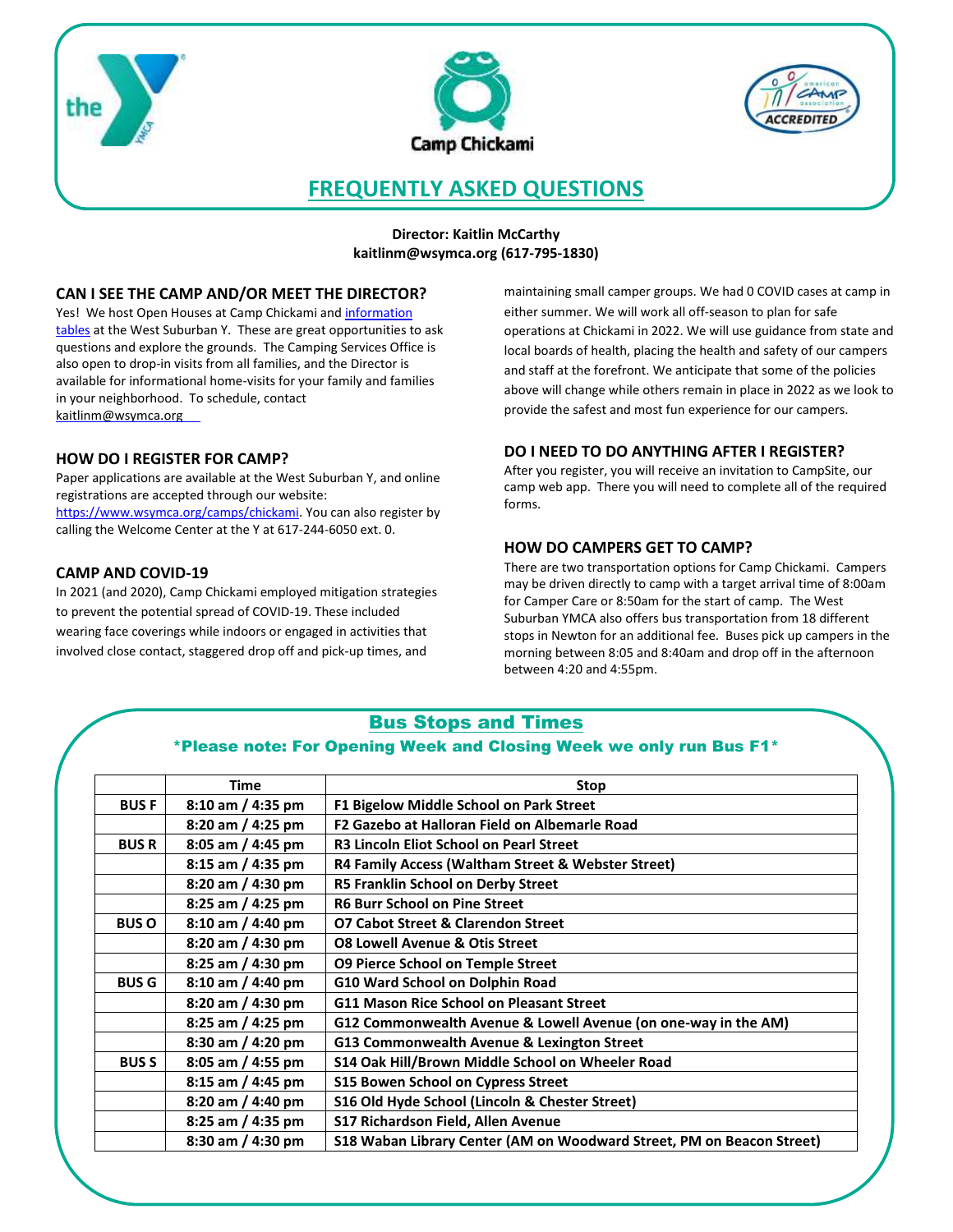#### **HOW DOES CHICKAMI WELCOME NEW CAMPERS?**

Before a camper arrives, families must fill out a "Camper Confidential" form on CampSite. The responses are reviewed by the Camp Administrative Staff who notifies select staff of the needs, interests, and expectations of new (and returning) campers. When campers first arrive at camp, counselors facilitate "get-to-know-you" and "Welcome-to-Camp" activities to help campers acclimate to the pace of camp-life and integrate into the community.

#### **HOW MANY CAMPERS ARE IN A GROUP?**

Campers are placed into groups according to age, grade, gender, buddy requests, and their previous group. We are happy to work with all campers and their families to ensure that each camper is placed in the group where they feel most comfortable. Depending on a session's demographics, groups may have between 10 and 25 campers. Groups are staffed to ratio and will have between 2- 4 staff members.

# **CAN MY CAMPER REQUEST A FRIEND IN THEIR GROUP?**

Yes! We do our best to accommodate one friend request for each camper. Requests can be made on your camper's "Camper Confidential" form.

# **WHAT ARE YOUR MEDICAL AND FIRST AID ARRANGEMENTS?**

Camp Chickami has a certified nurse on staff for the summer who is dedicated to working with families to serve the health needs of each individual camper. We also boast a 100% First Aid, CPR, and AED certified staff. To help ensure the best medical and first aid care for campers, families must complete CampSite medical forms for their camper(s) before attending camp.

#### **WHAT IS YOUR STAFF LIKE?**

We seek to hire caring, responsible, and positive servantleaders. We set the highest expectations for our staff to be the best role-models and nurture a culture of inclusion and youth development at camp. Most of our staff members were campers and L.I.T.s (Leaders-in-Training) at Camp Chickami themselves, and all of our staff undergo a thorough screening, interview process and training.

# **DO YOU CONSIDER YOUR ACTIVITIES TO BE COMPETITIVE?**

We view our activities as immersive, impactful, and instructional! While campers compete in certain activities at varying levels, competitiveness is not a value we stress. Rather, we focus our efforts on offering dozens of creative challenges and new adventures each week and ensure that our activities are both safe and fueled by the power of imaginative play.

### **HOW OFTEN TO THE CAMPERS SWIM?**

We offer swim lessons to every group through the Oaks and Cedars (rising 7th graders), 4 days a week. Swim lessons are part of a standardized curriculum which is used by YMCAs and YMCA camps across the country. Campers may also elect to participate in one of two free swim periods in the afternoon.

#### **DOES MY CAMPER NEED TO KNOW HOW TO SWIM?**

Your camper does not need to know how to swim. All campers are swim evaluated at the beginning of each session and assigned to a swim *level* for lessons. If your camper doesn't yet know how to swim, they will be assigned to the most basic swim class to learn the skills. They will need to wear a floatation device in order to swim during free swim time.

# **WHAT IS THE DIFFERENCE BETWEEN YOUR CAMP AND OTHER CAMPS?**

Camp Chickami, with over sixty-five summers in the books, has as much tradition as any camp. We also strive to be totally inclusive and believe that any child can be a successful camper at Chickami. Our staff is made up of committed individuals, most with more than a decade of Chickami summers under their belts. Camp is a true community that fosters lasting relationships and investment in all its members.

# **WHAT IS A TYPICAL DAY AT CAMP LIKE?**

Each day begins with an all-camp Morning Assembly, during which we announce activities, sing songs, raise the flag, and a counselor shares a thought for the day. After assembly, groups are dismissed for four morning activity periods which include swim lessons for all campers. Lunch is at 12:30pm, and afterward, afternoon electives for the older campers and special schedules for the Pines (our youngest campers) commence! At 3:30pm, we call Afternoon Assembly. There we highlight the day's activities before campers are dismissed to the buses, pick-up, and camper care. On rainy days, Chickami becomes famously muddy. Every other Friday is a special event. And every Friday, we announce the Chowder Head of the Week, an honor awarded to the goofiest goofball counselor.